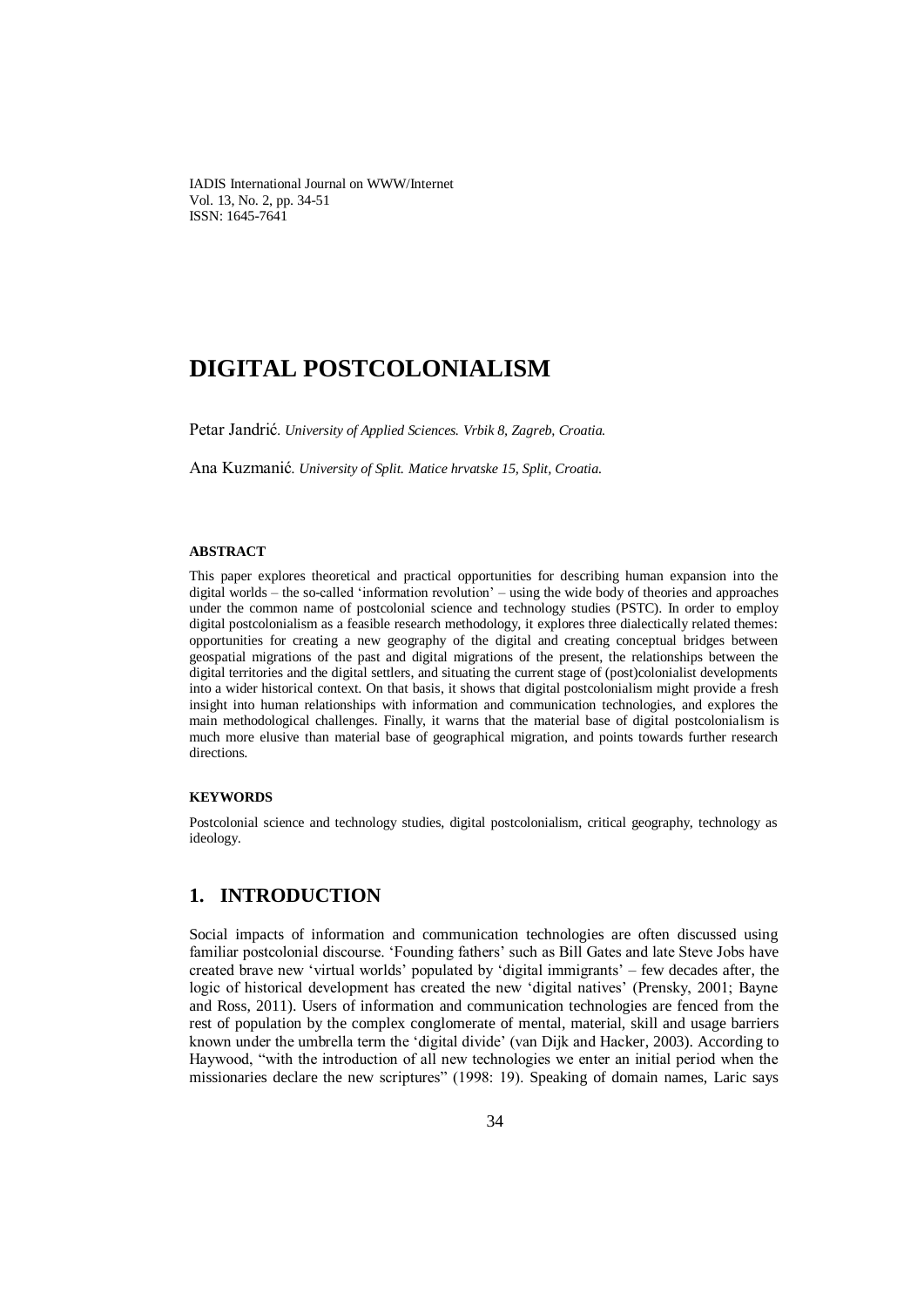that "most of the prestigious virtual land has been colonized. There are some areas that have been overlooked and new territory is generated through current events and developments" (Laric, 2010). In a recent keynote talk in Sun City, Watters said:

The content and the form of "connectivity" perpetuate imperialism, and not only in Africa but in all of our lives. Imperialism at the level of infrastructure – not just cultural imperialism but technological imperialism. And as always, imperialism as ideology. Empire is not simply an endeavor of the nation-state – we have empire through technology (that's not new) and now, the technology industry as empire.

(Post)colonial thinking, in its diverse forms, permeates the word of information technologies. Inspired by this observation, this paper explores opportunities for describing human expansion into the digital worlds – the so-called 'information revolution' – using the wide body of theories and approaches under the common name of postcolonial science and technology studies.

Admittedly, this research is not based on discourse analysis – although an in-depth critical discourse analysis may reveal more about (post)colonial dynamics of the digital. The research is also not based on informational economics – although, any exploration of (post)colonialism must be related to material exchanges. Instead, this research merely develops the main concepts of postcolonial theory within the context of digital technologies, and provides this effort with the tentative name: digital postcolonialism. This research explores three dialectically intertwined themes. The first theme inquires opportunities for creating a new geography of the digital and creates conceptual bridges between geospatial migrations of the past and digital migrations of the present. The second theme moves on to examine the complex relationships between the digital territories and the digital settlers. Finally, based on recognition that historical periods of active colonization vastly differ from those that occur after the departure of colonial masters, the third theme places the developed theories into an appropriate historical context and develops the notion of digital postcolonialism.

#### **2. THEORETICAL BACKGROUND**

Technology and colonialism are dialectically intertwined – one cannot be thought of without the other. In *The Postcolonial Science and Technology Studies Reader*, Harding has cherrypicked several powerful quotes which illustrate that relationship: Mignolo says that "modernity and coloniality are two sides of the same coin", and McClellan refines the metaphor by saying that "one of its aspects concerns how science and the scientific enterprise formed part of and facilitated colonial development. The other deals with how the colonial experience affected science and the contemporary scientific enterprise" (in Harding, 2011: 33). More recently, Seth had shown that "the relationship between technoscientific knowledge and *post*-colonial orders has been the subject of increasing – if, until recently, rather sporadic – discussion in science and technology studies (STS) in the last two decades" (Seth, 2009: 376). On that basis, the following analysis links origins of postcolonial science and technology studies (PSTS) (Harding, 2011) to contemporary information and communication technologies.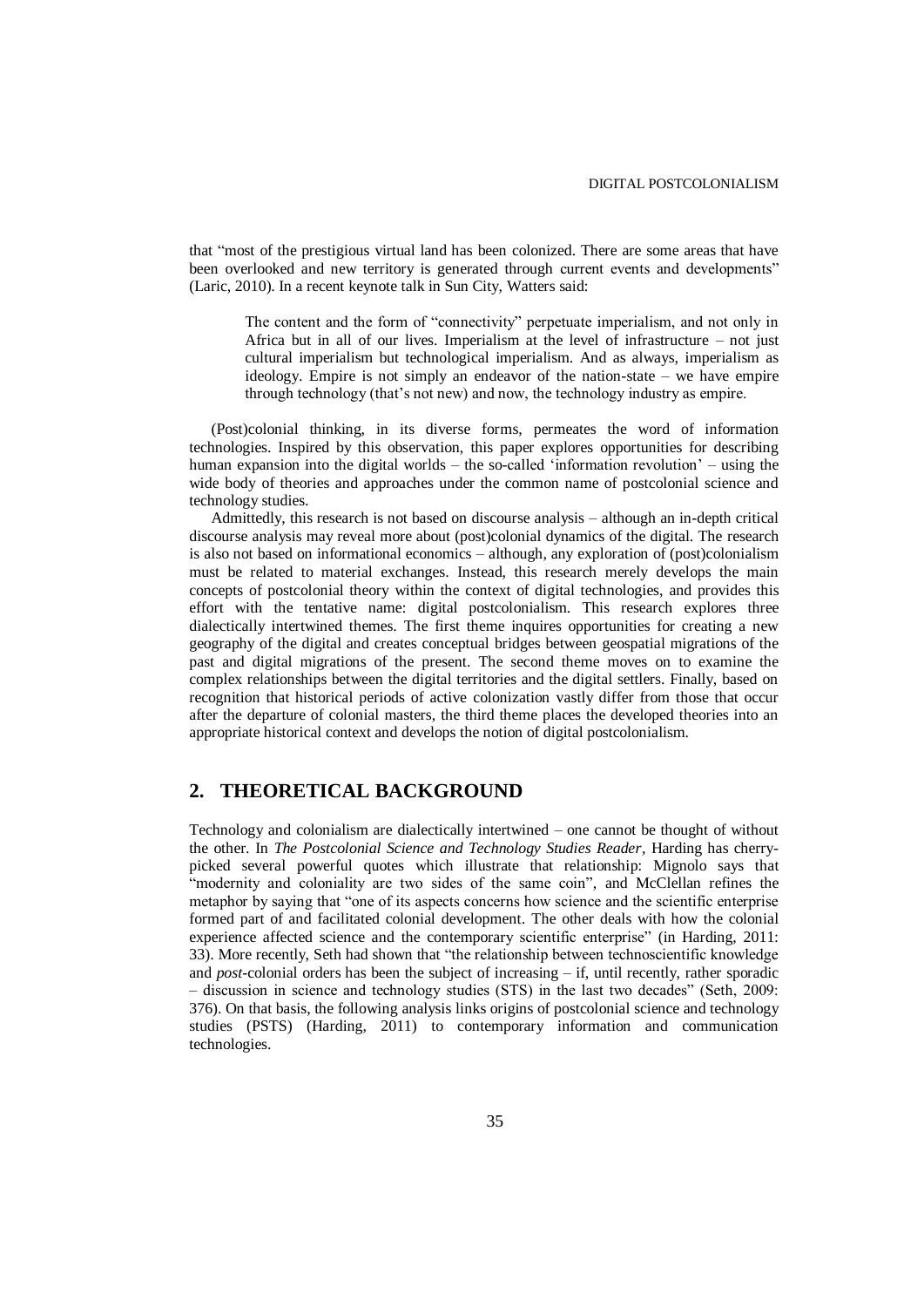First, PSTS are based in "historians' and geographers' questions about causal relationships between European expansion ("The Voyages of Discovery") and the emergence of modern sciences in Europe at about the same time" (2008: 131-132). Nowadays, as various human activities from shopping to sex inevitably migrate into the digital worlds powered by information and communication technologies, we are witnessing the new colonial expansion – from reality to virtuality. Many aspects of this colonial expansion, such as the rise of new high classes – 'old' sea merchants and 'new' Silicon Valley entrepreneurs – are very similar. Yet, in (at least) one important aspect, the nature of migration into the digital is unprecedented in human history – apparently, it seems immaterial and disembodied. Today's couples do not need to meet in order to flirt, and today's scientists do not need to travel in order to research – bits and bytes move much faster than human bodies. Certainly, the described detachment from materiality exists only on surface. 'Deep down', the Internet consists of often surprisingly clunky physical infrastructure – rooters, cables, wires… Yet, the Internet does introduce a new dynamics between the physical and the logical existence (Rheingold, 1991 and 1995). Taking this dynamics into account, digital postcolonialism needs to inquire the relationships between our migration into the digital and 'its' science.

The second origin of PSTS is the "anti-Eurocentric lens to re-examine scientific and technological traditions of non-European countries" (Harding, 2008: 131-132). As can clearly be seen in examples such as da Costa Marques's case study of microcomputer production in Brazil – the so-called *Unitron Case* (2005) – the anti-Eurocentric lens provides a sound basis for understanding mechanisms of global oppression and grass-root anti-hegemonic local practices. More broadly, complex role(s) of digital technologies in various social movements (including, but not limited to, the Arab Spring movement) (Aouragh and Alexander, 2011) clearly indicate that the Internet provides people with the historically unprecedented opportunity to raise their individual and collective voices both locally and globally, and to provide resistance to dominant colonial practices. While recent outcomes of recent social movements indicate that it is fairly easy to over-estimate the role of the Internet (McLaren  $\&$ Jandrić, 2015) digital networks cannot be divorced from the contemporary society. In order to open up emancipatory potentials, however, technologies need to be divorced from their ideological baggage known as 'the Californian ideology' (Barbrook and Cameron, 1996), and used as technologies for freedom.

The third input in PSTS is "in anthropologists' recognition, beginning in the late 1950s, that they could use "reflexively" their distinct research methodologies which had been developed to understand the ways of life of other cultures" (Harding, 2008: 132). Nowadays, anthropological method brings important insights in various areas of Internet research including, but not limited to the digital divide (Van Dijk and Hacker, 2003), digital learning (Jandrić and Boras, 2012), cyborg anthropology (Haraway, 1991), hacktivism and social networking (Assange, Appelbaum, Müller-Maguhn and Zimmermann, 2012), and others. In the context of digital postcolonialism, the third pillar of PSTS refers to the relationships between the digital territories and the digital settlers, and to their wider position within the historical context.

Finally, concludes Harding, "a fourth origin produced criticisms of the imperial and neocolonial character of the Northern development policies for the Third World" (2008: 133). In the context of digital postcolonialism, this origin is directly related to the inherently global nature of information and communication technologies and the ideology which is built into them (Barbrook and Cameron, 1996). In an oft-quoted introduction to *The Empire*, Hardt and Negri assert that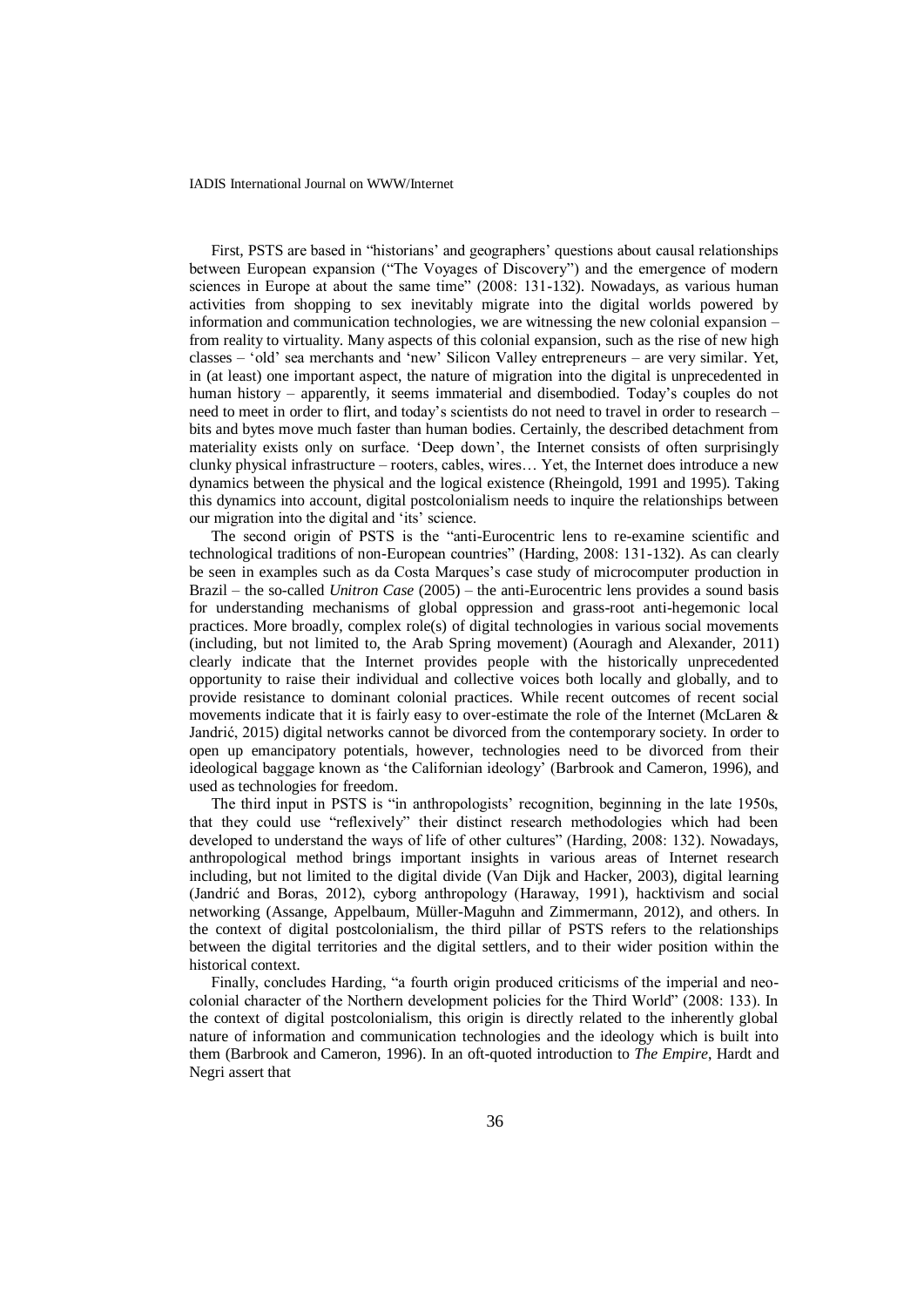the spatial divisions of the three Worlds (First, Second, and Third) have been scrambled so that we continually find the First World in the Third, the Third in the First, and the Second almost nowhere at all. Capital seems to be faced with a smooth world — or really, a world defined by new and complex regimes of differentiation and homogenization, deterritorialization and reterritorialization. (2001: xiii)

In the context of digital postcolonialism, traditional (post)colonial policies based on the combination of military and economic power are now complemented with handshakes and wide smiles of global peddlers of computers, routers and software. The fourth pillar of PSTS, therefore, refers to the new mechanisms of (re)producing (post)colonial relationships that are directly and indirectly related to information and communication technologies.

Each of the analysed pillars of postcolonial science and technology studies provide important insights into studies of the relationships between information and communication technologies and the society. Migration into the digital cannot be thought of without geographical thinking, relationships between the digital settlers and the digital territories cannot be understood without anthropological method, and the current state of (post)colonial development cannot be placed in a wider context without historical thinking. Therefore, the research approach developed in this study – tentatively named *digital postcolonialism* – is obviously firmly situated within the wide theoretical framework of postcolonial science and technology studies.

Abraham defines two main ways of doing postcolonial science and technology studies, and concludes that "'postcolonial techno-science' as a way of doing science studies may not be commensurable with 'postcolonial techno-science' as a way of thinking about alternative and local knowledges" (2006: 211). According to Anderson, these approaches are necessarily complementary:

Too often the 'postcolonial' seems to imply yet another global theory, or simply a celebration of the end of colonialism. But it may also be viewed as a signpost pointing to contemporary phenomena in need of new modes of analysis and requiring new critiques. (…) The term 'postcolonial' thus refers both to new configurations of technoscience and to the critical modes of analysis that identify them. (2002: 643)

In order to build our theory from ground up, this paper develops digital postcolonialism as a way of doing science. However, digital postcolonialism could also be used as a way of exploring alternatives to mainstream information and communication technologies. In recent research we already started to develop this line of reasoning, and inquired some opportunities for digital decolonisation (Jandrić and Kuzmanić, 2015). By combining these approaches, borrowing one more sentence from Anderson, our take on digital postcolonialism is an attempt to develop "a means of writing a 'history of the present', of coming to terms with the turbulence and uncertainty of contemporary global flows of knowledge and practice" (ibid: 644).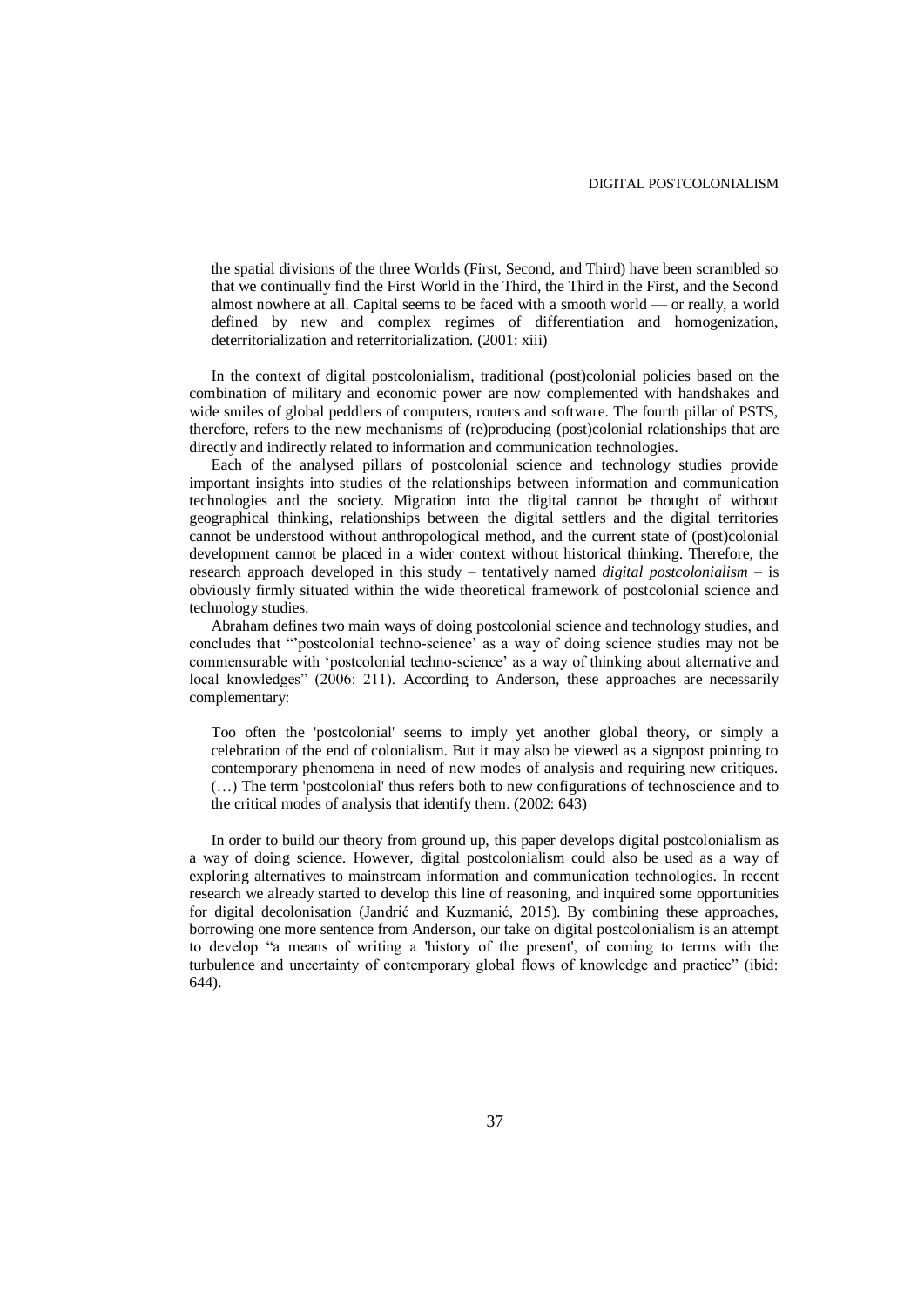### **3. GEOGRAPHY OF THE DIGITAL**

In *Culture and Imperialism* Edward Said leaves no trace of doubt that geography is the very heart and soul of imperialism.

Underlying social space are territories, lands, geographical domains, the actual geographical underpinnings of the imperial, and also the cultural contest. To think about distant places, to colonize them, to populate or depopulate them: all of this occurs on, about, or because of land. The actual geographical possession of land is what empire in the final analysis is all about. At the moment when a coincidence occurs between real control and power, the idea of what a given place was (could be, might become), and an actual place – at that moment the struggle for empire is launched. This coincidence is the logic both for Westerners taking possession of land and, during decolonization, for resisting natives reclaiming it. Imperialism and the culture associated with it affirm both the primacy of geography and an ideology about control of territory. The geographical sense makes projections – imaginative, cartographic, military, economic, historical, or in a general sense cultural. It also makes possible the construction of various kinds of knowledge, all of them in one way or another dependent upon the perceived character and destiny of a particular geography. (Said, 1993: 78)

Following Said's argument, any inquiry into digital postcolonialism should start from establishing opportunities for geographical thinking in the digital worlds. In its most general sense, geographical thinking consists of the dialectic between an object and its representation, a territory and its map (Wark, 1994: 62). Therefore, the following analysis inquires the nature of this dialectic in the wide context of information and communication technologies.

In 1974, Henri Lefebvre published the highly influential book *The production of space* (1991). He claims that every society produces own spaces, and that such production is prerequisite for (re)production of social relationships. The contemporary society has produced the digital worlds that consist of two main components: the material spaces of the Internet and the non-material spaces of the World Wide Web. Gradually, their dialectical mix in the form of digital worlds has become essential for maintenance and (re)production of the contemporary network society. Mechanisms of social reproduction are rooted in human nature, rather than environment. Therefore, the (re)production of the new digital spaces is undertaken by the dominating classes as a tool for (re)production of the existing inequalities – using Gramsci's terminology, digital spaces are (re)produced in order to (re)produce the existing hegemonic social relationships. In this sense, digital worlds are true Lefebvre's social spaces as described in the following oft-used quotation: "(social) space is a (social) product (...) the space thus produced also serves as a tool of thought and of action (...) in addition to being a means of production it is also a means of control, and hence of domination, of power" (1991: 20).

Obviously, the digital spaces are not physical in the same sense as Australia. Digital grass cannot be felt on bare feet, digital potatoes will never feed our families, and – most importantly – digital artefacts cannot (re)produce life. In spite of being intangible, however, this article on our screens is just as real as coffee mugs placed next to our keyboards. Its production requires intellectual and physical effort. During the process of (re)production, it utilizes physical resources such as plastic, silicon and electricity. Its transport through the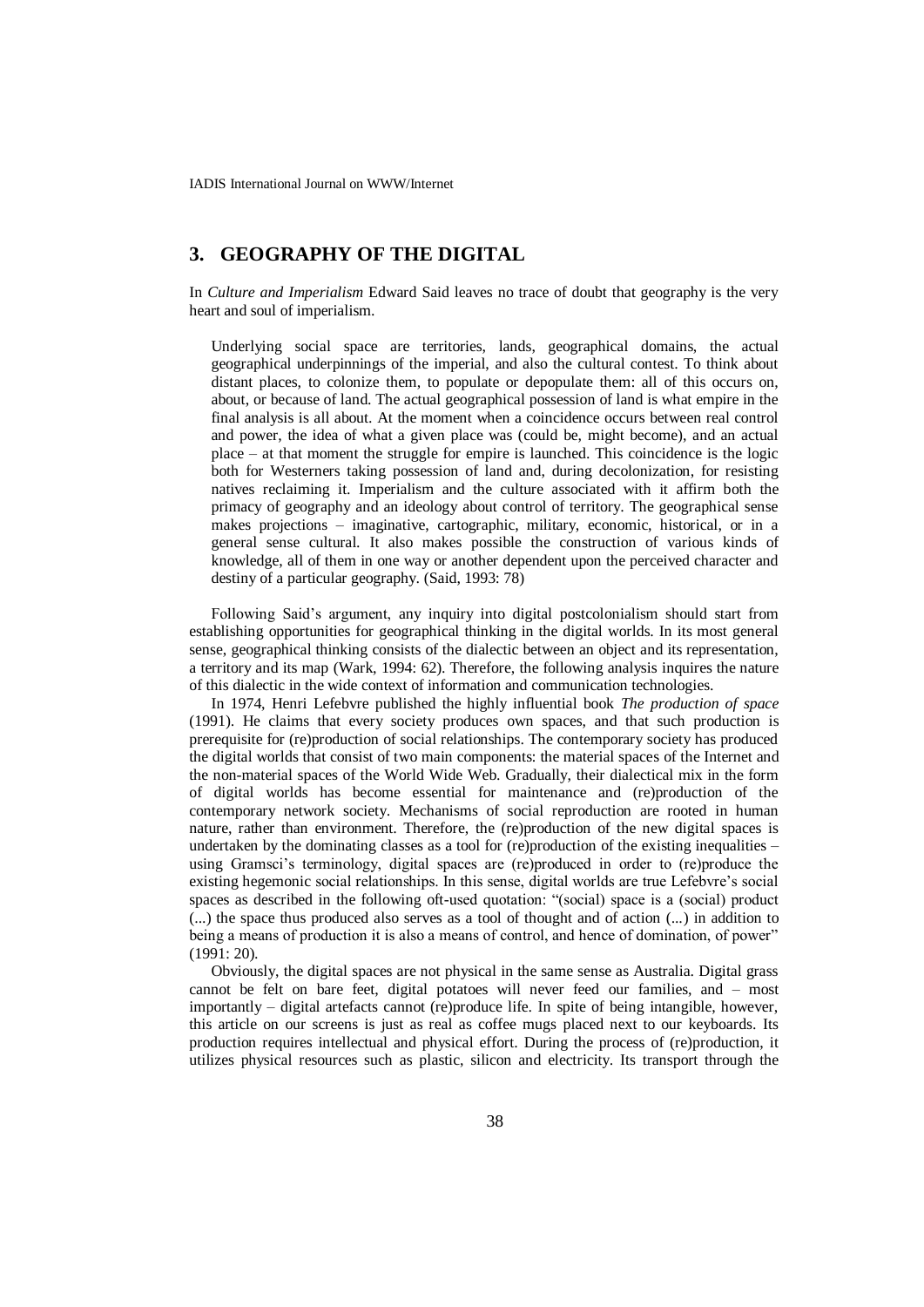network requires energy, and its acceptance by the research community contributes to academic appointments of its authors. While the nature of the digital is clearly different from the nature of the physical, those differences do not impede opportunities for spatial thinking in the digital worlds – at least on the abstract level required by the theory of digital postcolonialism. In words of David Harvey, "different concepts of space may be appropriate for different theoretical purposes. It may be realistic to regard the concept of space, therefore, as a 'multidimensional' concept in the sense that the concept has a different meaning according to cultural background, perceptual ability, and scientific purpose" (Harvey, 1973: 197). Based on the concept of production of space, the digital worlds can be considered as fully developed physical, social, economic, cultural and linguistic territories.

This conclusion can hardly be paralleled by any other: the Internet is indeed one and unique. However, Redfield found a similar relationship in the context of outer space exploration, which focuses "directly on the spatial edge between metaphor and materiality use to distinguish global and local: the planet united and bounded by its atmospheric limit, revealed and transcended by techno-science" (2002: 795). Certainly, the nature of the Internet is very different from the nature of outer space. However, both lie on the very edge between metaphor and materiality and both transcend our usual experience. On that basis, it is reasonable to follow Redfield's reasoning and conclude that digital spaces of the Internet "reflect a practical shadow of the empire" (ibid). Pushing the analogy between the Internet and outer space a bit further, it seems reasonable to accept two more conclusions developed by Redfield.

First, it is fairly self-evident that digital worlds created by the Internet represent "a kind of stabilization of 'elsewhere'", and its (metaphorical) "removal from the globe" (ibid). Colonization of the outer space, as well as colonization of the Internet, have constantly referred to "the masculine adventure of earthly colonialism", which has effectively provincialized the existing worlds – the first by opening the skies, and the latter by opening the cyberspace. Second, digital worlds can clearly be linked with the empire through the representation of place. Just like space shuttle, the computer ('smart' phone, tablet, or any other networked gadget) represents both "an immediate presence and a conduit beyond the horizon" (ibid). In a sense, the digital worlds provide us with one more dimension beyond the existing dimensions contained in standard space-time four-vectors. We can sit in our rooms and armchairs and look into the digital territories created by the Internet, but we can also – and often simultaneously – situate ourselves in the digital territories of the Internet and look back through the screen into our rooms and armchairs. In this way, digital worlds created by the Internet provide us with new frontiers, new challenges, and new perspectives for understanding analog aspects of our existence.

In order to gain a better understanding of the new digital territories, we must first examine opportunities for surveying and mapping their features. In general, a territory is an entity that is being described; a map is a description which represents human knowledge of the territory. The map covers the same space as the territory, but in less detail. Therefore, the map forever remains representation of the territory and never reaches full accuracy. The dialectics between the territory and the map has been explored with equal interest in arts and science. More than a century ago, in *Sylvie and Bruno Concluded*, Carrol showed that a perfect map must be exactly of same size as the territory it aims to describe, and poetically illustrates the absurd consequences of such enterprise. Such map "has never been spread out, yet," said Mein Herr: "the farmers objected: they said it would cover the whole country and shut out the sunlight! So we now use the country itself, as its own map, and I assure you it does nearly as well"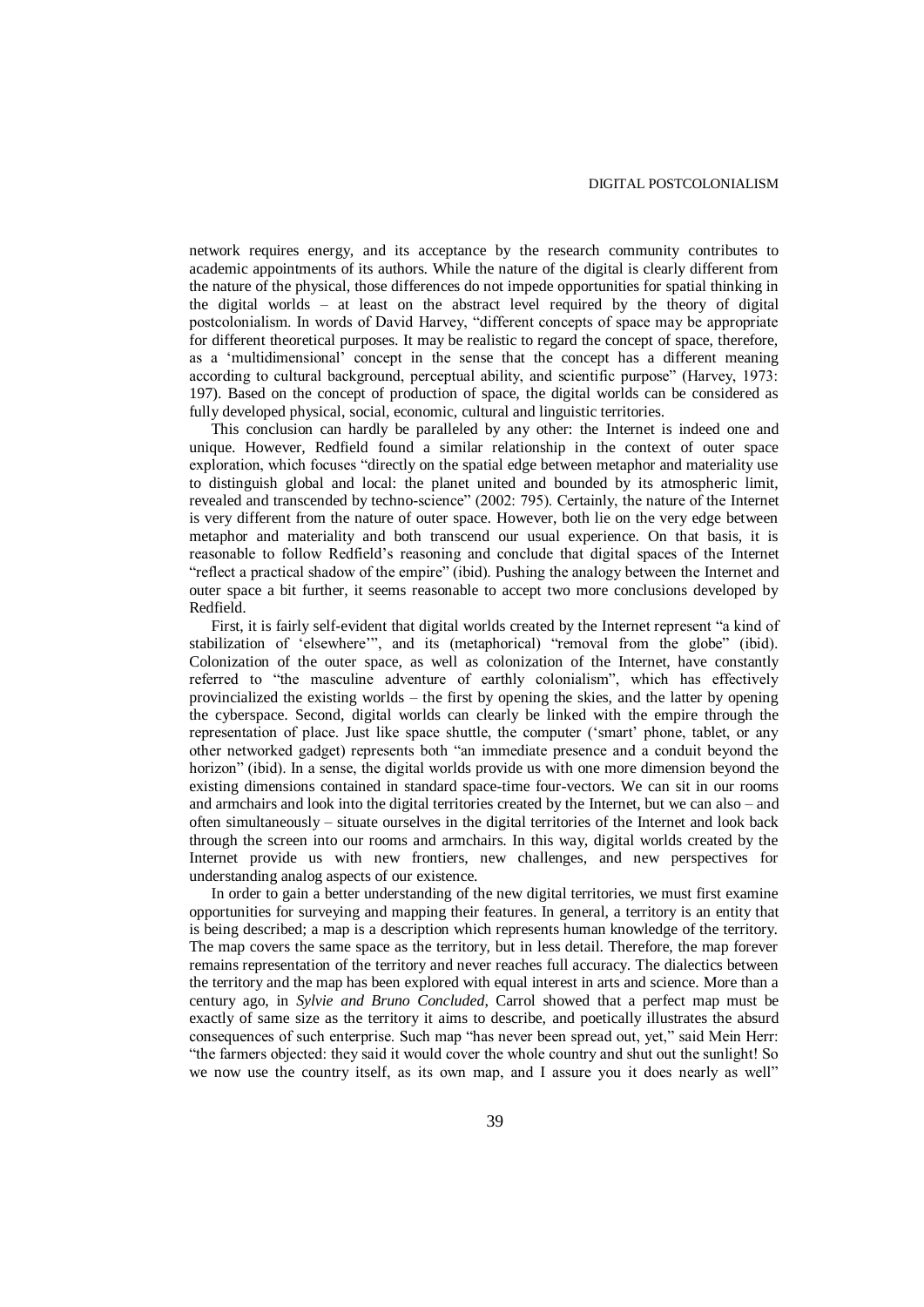(1996[1893]). Elaborating on Carrol's concept after approximately one century, in the short literary forgery entitled *On exactitude in science*, Borges asserts that "the following generations, who were not so fond of the study of cartography as their forebears had been, saw that that vast map was useless, and not without some pitilessness was it, that they delivered it up to the inclemencies of sun and winters" (1975). In fiction, as well as in science, mapmaking has always been directly associated to epistemology.

In order to build maps smaller than territories, map-makers must inevitably exclude and simplify – political maps are focused to physical borders between countries, while meteorological maps are focused to the dynamics of cold and warm air. Furthermore, mapmakers are always at least indirectly immersed in the mapped territories: it is hard to find a truly apolitical geographer, or a meteorologist who does not care about accuracy of own forecasts. Therefore, maps are never objective or neutral, and the act of map-making is always political. This understanding gives rise to the field of critical geography. Based in the dialectic between theory and practice, action and reflection, critical geography assumes that "maps are active; they actively construct knowledge, they exercise power and they can be a powerful means of promoting social change" (Crampton and Krygier, 2006: 15).

In the field of postcolonial studies, "the scholarly trend in recent decades has been to view scientific activities such as surveying and mapmaking as two cogs in an imperial machine – a 'scopic regime' – grinding across far-flung colonies and distant landscapes" (Craib, 2009: 481). In this context, cartography is dialectically intertwined with discourses of power as the technology of plunder and control. Typically, imperialist cartography excludes indigenous knowledges, languages and worldviews. In order to challenge the imperial routines, however, it is not enough to include bits and pieces of indigenous knowledge in the current maps (although that is definitely a good start). Instead, we need to "more fully historicize the practices, categories and narratives themselves by not artificially bounding – geographically or socially – the subjects of study in the first place" (ibid). In the digital worlds created by information and communication technologies, the subjects of study cannot be easily bounded according to any particular criterion – more often than not, it is next to impossible to know who resides on the other end of the network. Therefore, Craib's conclusion that "the history of cartographic practice needs to take a social, not solely cultural, turn" (ibid: 487) gains particular relevance in the context of digital postcolonialism.

The nature of Earthly territories may claim at least some degree of neutrality. For instance, current temperature in Edinburgh can hardly be disputed – although, admittedly, it can easily be used to prove or dismiss theories of global warming, and / or to motivate a certain type of individual and / or collective reaction. In this context, the nature of digital territories raises at least two important consequences for critical geography of the digital. First, as Jaron Lanier concludes in his analyses of virtual reality, digital worlds provide us with the powerful illusion of detachment from their physical origins (2011). Therefore, mapping the digital is even more susceptible to politics – and requires even more grounding in critical theory. Second, geography of the digital directly influences human decisions about the physical (the Internet) and the logical (the World Wide Web) structure of the described territories. Therefore, the map of the digital is just as real as the physical optical fibre that enables its virtual existence. Speaking of Earthly territories, Wark says that subjectivity may be "formed within two sets of exterior relations, both external to individual subjects and their "consciousness", both equally real. Those two relationships are the map and the territory upon which people locate themselves and form their sense of place." (1994: 62) Geography of digital spaces is just as real as geography of physical spaces – and this conclusion provides theoretical grounding for examination of their inhabitants.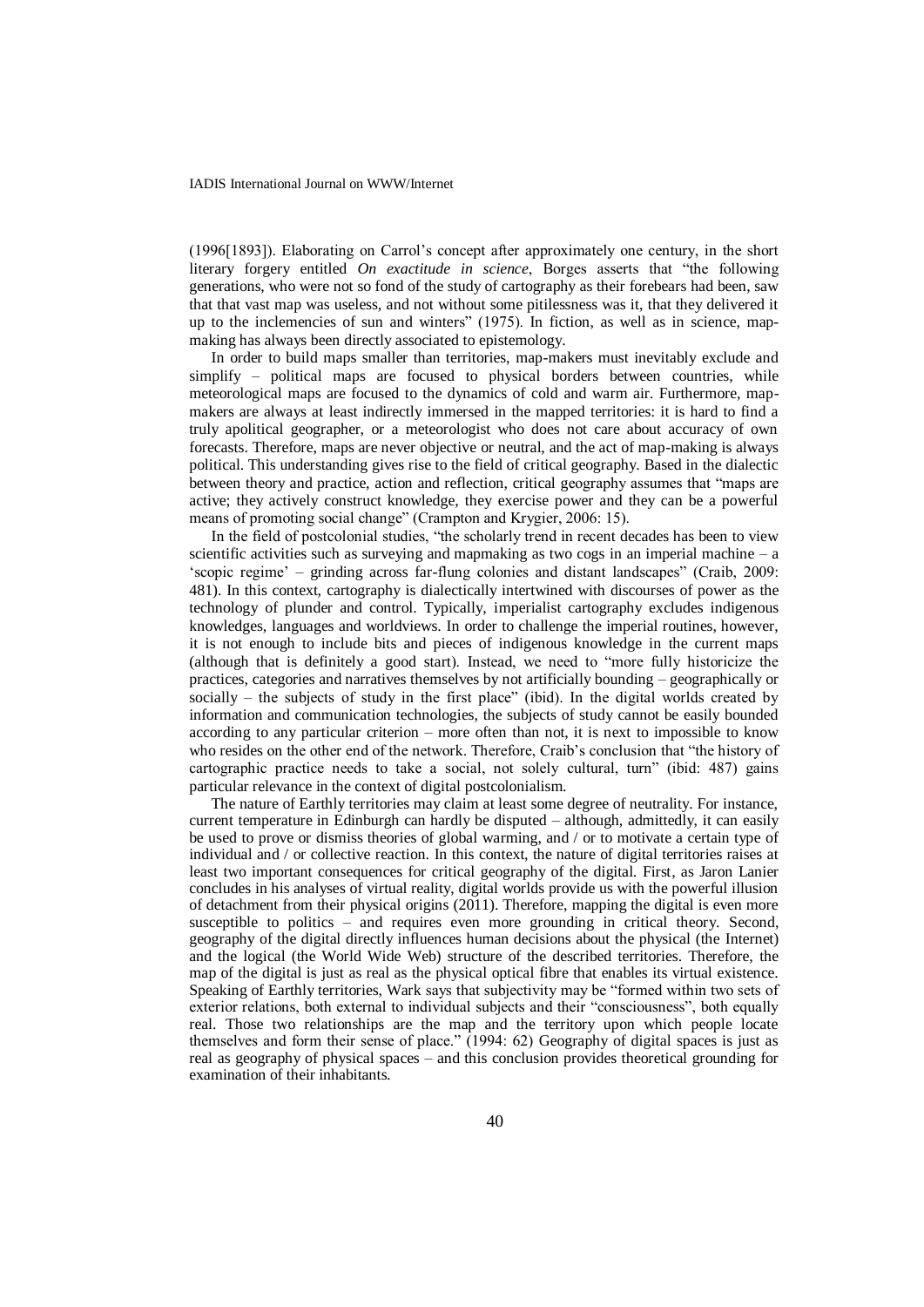### **4. THE DIGITAL SETTLER AND THE PRE-DIGITAL SAVAGE**

According to Henri Lefebvre, "space is not a thing but rather a set of relations between things (objects and products)" (1991: 83). Therefore, the object of digital geography is a set of relations between the physical network, its makers, its users and all other actors affected by its existence. Digital worlds created by the Internet – usually called cyberspace or virtuality – arrive into existence only through interaction with human beings. Therefore, inquiry into colonization of the digital should be made in dialectical relation with the settler. During the process of settlement, the settler interacts with the territory – together, they co-create the new reality. In his analyses of traditional colonial conquests, Frantz Fanon describes this relationship as follows:

The settler makes history and is conscious of making it. And because he constantly refers to the history of his mother country, he clearly indicates that he himself is the extension of that mother country. Thus the history which he writes is not the history of the country which he plunders but the history of his own nation in regard to all that she skins off, all that she violates and starves. (Fanon, 2001: 40)

Certainly, the digital worlds cannot be 'plundered', 'skinned off', 'violated' and 'starved' in any traditional sense – although, some reflections of the underlying violence can be found in online phenomena such as trolling, sexting, scams, surveillance and stalking. Computers can be switched off the grid, local networks can be detached from the World Wide Web, and access to websites can be restricted. Therefore, violent digital practices definitely do not carry the same emotional appeal as traditional colonialism. After all, physical territories are unique – there is only one Mount Everest on this planet – while digital worlds may always be deleted, duplicated or replaced. In spite of these restrictions, the main line of Fanon's argument remains as valid as ever. Digital colonialism is a transfer of the existing social relationships into another territory, and the very act of settlement irreversibly changes the emitting and the receiving territories and their inhabitants.

Differences between geography of Earthly territories and geography of digital territories cause profound differences in the dynamics of settlement. Geographical structure of Earthly territories is given: as powerful as they were, the British could never cause snow in Mumbai. Faced with staggering heat, therefore, the best thing they could do was adapt: re-organize activities in order to avoid the warmest periods of the day, install air-conditioning, eat low-fat foods. This kind of attitude, known as environmental determinism, reflects the view that "environmental features directly determine aspects of human behavior and society" (Encyclopædia Britannica, 2014). Faced with familiar problems, people often instinctively resort to familiar solutions: in the digital worlds, environmental determinism transforms into technological determinism. Consequently, for the good part of the twentieth century, several generations of Frankfurt School theorists have criticized relationships between human beings and their technologies through various determinist positions, and their critiques inevitably ended up in paralyzing theoretical dead ends probably best summarized in Martin Heidegger's famous *Only a God can save us* interview (1981).

However, information and communication technologies are not 'natural' in the same sense as the weather. Therefore, the 'third generation' of Frankfurt School theorists such as Douglas Kellner (2003) and Andrew Feenberg (2002) replace technological determinism with more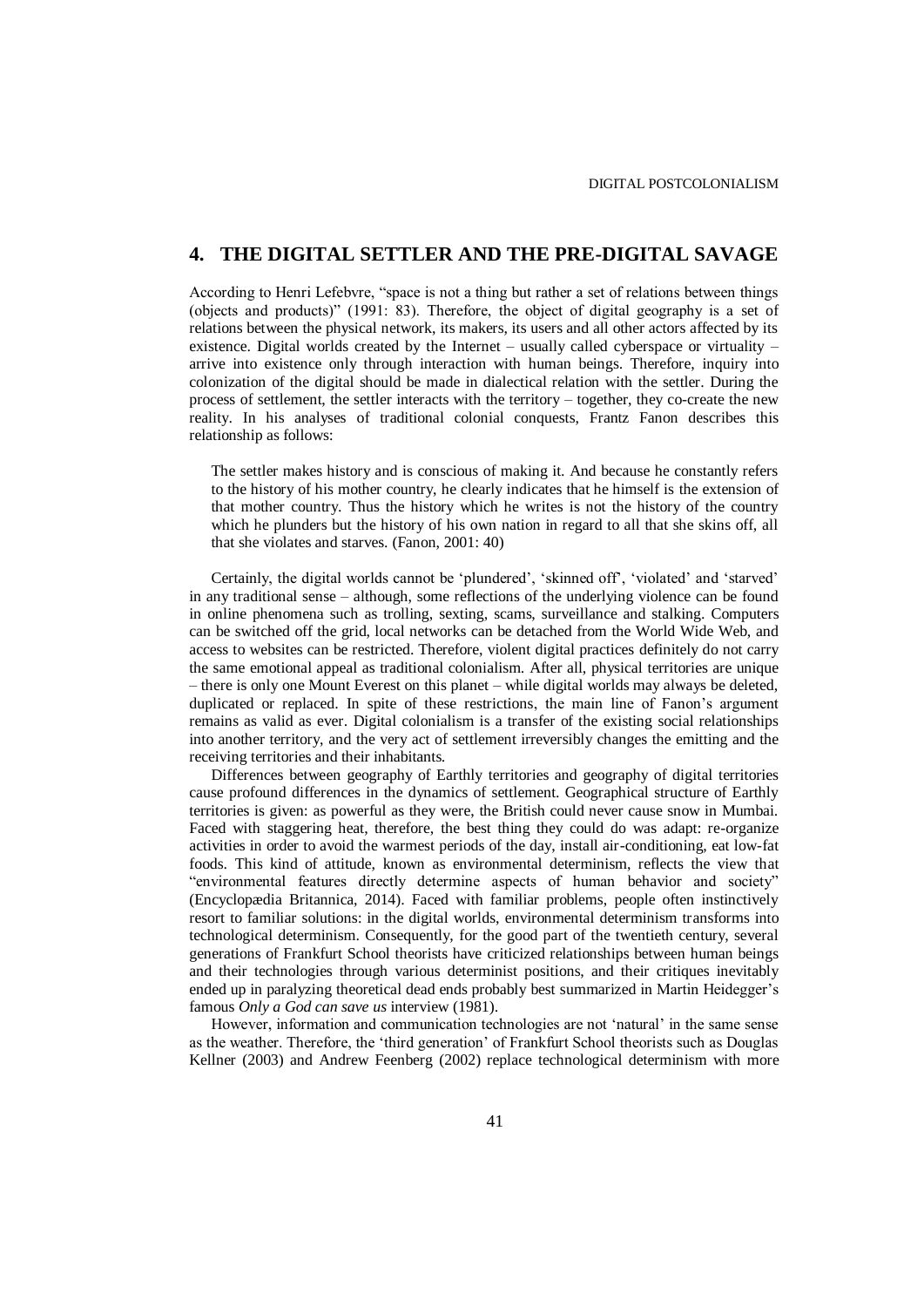nuanced worldviews which understand that the contemporary relationships between technologies and the society consist of multiple social, economic, cultural and various other powers. The structure of the Internet – or indeed any other human technology – results from negotiation of various influences that contribute to its design and development (Illich, 1973). The British in India had the power to conquer territories and introduce new customs. However, Tim Berners Lee and the creators of the Internet had the power to design new territories and customs from the scratch. Naturally, their designs were taken from what Frantz Fanon calls their 'mother country' or the existing social relationships in their environments. (As a convenient side-effect, shows Richard Stallman (2002), a good part of openness of the Internet results from almost accidental fact that it was created in an academic institution – which, by definition, values freedom and exchange – rather than corporate laboratories.) The digital settlers have much more power over the new territories than their traditional counterparts – therefore, digital postcolonialism must abandon technological determinism and replace it by more nuanced approaches to human agency. Following a similar line of argument, technological determinism is nowadays superseded by complex posthumanist approaches (Haraway, 1991; Hayles, 2006) and the concept of digital cultures (Knox, 2015).

In early 2000s, Marc Prensky's article *Digital natives, digital immigrants* has become "a commonly-accepted trope within higher education and its broader cultural contexts, as a way of mapping and understanding the rapid technological changes which are re-forming our learning spaces, and ourselves as subjects in the digital age" (Bayne and Ross, 2011: 159). While this trope has recently been superseded by various posthuman approaches (Haraway, 1991; Hayles, 2006), it nevertheless carries certain potentials for explorations of digital colonialism. Transferred into the new digital territories, however, the concepts of native and immigrant require a bit of good old-fashioned conceptual analysis. For Edward Said, Frantz Fanon and other postcolonial authors, the first immigrants – known by various names such as colonizers and conquistadores – are curious adventurers, mighty soldiers, zealous missionaries, cold-blooded mercenaries, heartless murderers, savage rapists, true oppressors, male, white machistas who plunder the colonized territories and extract their riches for the benefit of themselves and their crowns. During colonization of the digital, however, the likes of Christopher Columbus, Vasco da Gama and Amerigo Vespucci have been replaced by people such as Tim Berners Lee, Steve Jobs and Mark Elliot Zuckerberg.

So what are the digital colonists like? Without any doubt, they are also curious, adventurous, brave, bold, organized, white, middle class, and male; many amongst this colorful lot made even larger fortunes than their ancient counterparts. However, historical forms of legalized crime such as murder and rape have been put out of law and replaced by the global system that consistently turns a blind eye to unhuman conditions in factories throughout the global South. Conceptually and geographically, new forms of oppression closely follow geographic, racial, economic and other lines of traditional colonial relationships. (While this is not the place to kick off deeper discussions about morality of contemporary global industrial production, digital postcolonialism might indeed significantly contribute to studies of global economic inequalities.) For the purpose of this argument, it is enough to recognize that – while digital colonists cannot be literally paired with their ancient counterparts – Fanon's concept of colonists as creators of the colonized territories is even truer in the context of the digital. Prior to arrival of the digital settlers, the digital worlds were lifeless, empty, non-existent – it is only through their creative interaction with physical infrastructure, that the digital worlds came into the current form of being.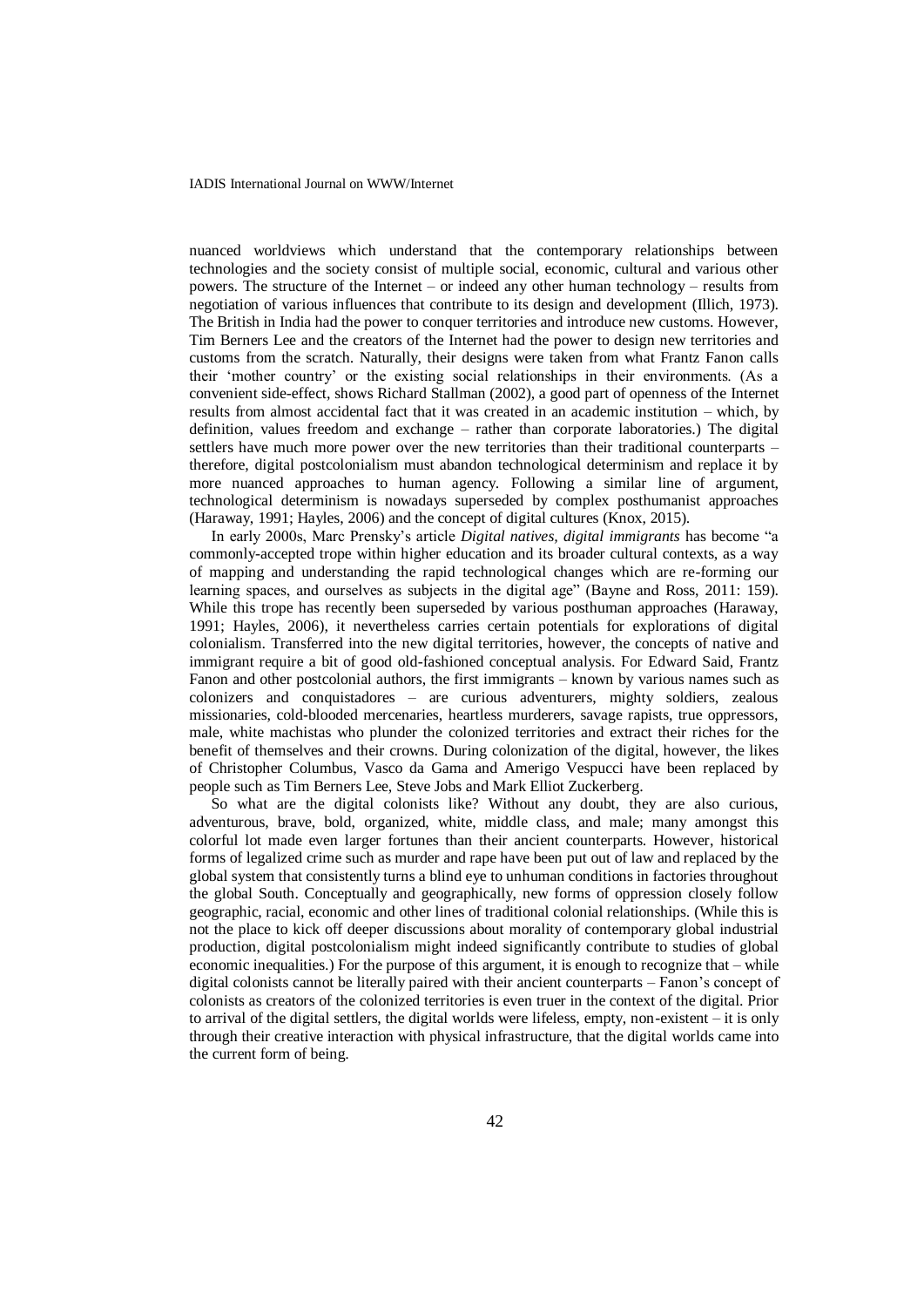Speaking of natives, things are obviously different. In the context of traditional colonialism, natives are the original inhabitants of the colonized territories, recipients of other nations' colonial ambitions, sufferers of territorial conquest, slaves to colonial masters, infidels who dearly hold on to their backward religions, lazy savages who need to be put into service of civilized peoples. As Hussein Alatas's masterfully explains in *The myth of the lazy native* (1997), this image is a pure social construction designed and developed by colonial masters in order to serve their political and economic interests. In a similar fashion, digital conquistadores also created own class of savages. Obviously, empty digital worlds which arrive into existence only through interaction with the settlers do not have own pre-existing natives. Instead, the new savages are sought for and created elsewhere – from the population that did not follow digital conquistadores into the digital world, on the non-privileged side of the digital divide. In this way, the age-old principle of creating the savage has merely shifted direction: instead of creating the savage from peoples found in the new territories, digital colonialism has modelled the savage from peoples who are left behind in the old territories.

Within few short decades, digital colonialism has created own class of digital natives – people who were born into the world of information and communication technologies, their most able users, the true citizens of the network society. (As a side-thought, it would be interesting to employ digital postcolonialism in order to examine the nature of contemporary citizenship.) As the digital natives have soon become cyborgs (Haraway, 1991), who reside in cybersphere (Hayles, 2006), this parallel inevitably ends up in the field of posthumanism. Digitally native cyborgs do not have an exact counterpart in traditional postcolonial theory. Yet, their main features are roughly the opposite from traditional colonial natives. In order to remain within postcolonial discourse and avoid terminological confusion, therefore, this study pairs traditional natives with digital savages. While this linguistic acrobatics adequately serves requirements of this article, further developments in digital postcolonialism and posthumanism will inevitably need to develop a more nuanced jargon.

In order to (re)produce superiority, the settler needs the inferior other, the primitive, the savage. This relationship is not a mere by-product of colonialism, but its main precondition. While critical theory clearly recognizes that 'inferior' features of savage peoples result from objective conditions in their surroundings, traditional colonial thought often attributed those features to the very nature of the savage. Hussein Alatas (1997) shows the common process of creating inferiority of the savage using the common example of trade. The process consists of two simple steps: (1) destroying the local merchants and (2) declaring the savage 'unfit' for trade. When the last jobless local merchant passes away, the process is complete: ancient knowledge had not been passed on to the new generations, and they have become truly inferior to colonial tradespeople. Using similar strategies, colonialism needed only one or two generations to create long-term damage in the form of self-fulfilling prophecies that are very hard to break long after the departure of colonial masters.

In a similar fashion, the supposed superiority of cyborg digital natives arrives into existence only through juxtaposition with the pre-digital savages. Up to very recently, there was nothing wrong with traditional face to face communication, education or business. It is only through introduction of information and communication technologies that traditional activities have been digitalized and 'improved', while their analog versions have been proclaimed 'primitive'. Harding shows that a similar correlation between science, technology and modernity can be identified at least since the Enlightenment. At a time, continues Harding, "the West's sciences and technologies were supposed to be the jewels in the crown of modernity. To achieve social progress, value-neutral scientific rationality and technical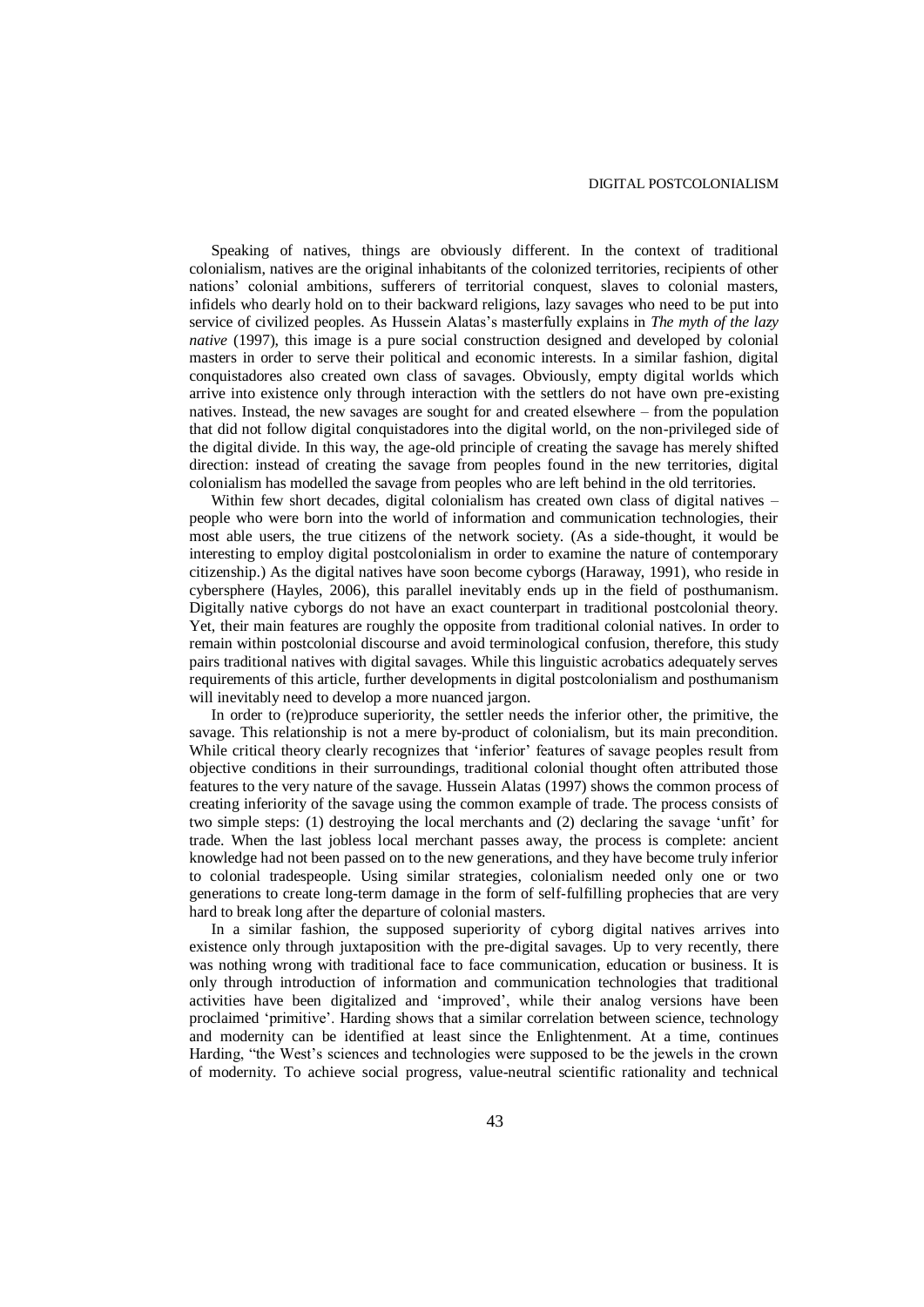expertise one must replace traditional religious beliefs, myths, and superstitions about nature and social relationships" (2011: 2). Information and communication technologies may be very different from steam machine, but ancient principles remain as valid as always: in order to define modernity, the new generation of techniques must always proclaim its predecessors primitive.

As soon as the command of information and communication technologies has become necessary for full participation in the society, digital colonialism has evoked the familiar discourse of personal responsibility for structural inequalities. In ancient times, the savage was guilty of being poor, dirty and ill; contemporary pre-digital savage (at least in good part) is guilty of being unable to use computers. Thus, digital postcolonialism has created own version of Hussein Alatas's myth of the lazy native (1997) – for aforementioned terminological reasons, we shall paraphrase it into 'the myth of the lazy pre-digital savage'. In public discourse, as well as in the official jargon of social science, those people are often looked upon with frown. For instance, in one of the most popular models of technology dissemination – the popular Rogers's theory of the diffusion of innovations – they are conveniently labelled 'diehards' (Rogers, 1995) or even 'laggards' (Zemsky and Massy, 2004) that need to be saved from ignorance, poverty and the sin of failing to catch up with the 'inevitable' logic of technological development.

At advanced stages of traditional colonialism, those in power understood that colonies could get much more productive if the savages would overcome certain features such as drug abuse and laziness. For as long as they remained within the confines of the colonial system, therefore, it was acceptable – and even desirable – to improve their living conditions. Therefore, Hussein Alatas writes:

Between the First and Second World Wars there was a genuine interest among an influential section of the colonial administrators to improve the condition of the native population, both in Indonesia and Malaysia. But this policy of improvement was within the colonial hierarchical structure. As we have earlier stated, it is not our intention to evaluate the merits of colonialism which could be considered only after the First World War. There are four areas to which questions of merit apply. They are the area of education, the area of health, the area of earning a livelihood, and the area of status and power. We judge a colonial measure meritorious if it improved conditions in these four fields. (Hussein Alatas, 1997: 237)

In the context of digital colonialism, improving the conditions of the savage can be done in only one way – by making pre-digital populations accept information and communication technologies. According to Seth, this way of thinking is coherent with historic experiences: "The idea that science and technology were amongst the gifts that Western imperial powers brought to their colonies was an integral part of the discourse of the 'civilising mission', one vaunted both by proponents and critics of the methods of colonialism" (2009: 373). Traditional colonial masters maintained missionary schools; nowadays, "the sums invested under the banner of reducing a 'digital divide' are staggering" and sometimes even "larger than the gross domestic products of some countries" (Graham, 2011). Then and now, those investments have not been aimed at empowerment of the savage, but at making the savage more efficient within the dominating socio-economic orders. In spite of all advances brought by information and communication technologies, the relationship between the digital settler and the pre-digital savage has remained one of exploitation, violation, and oppression.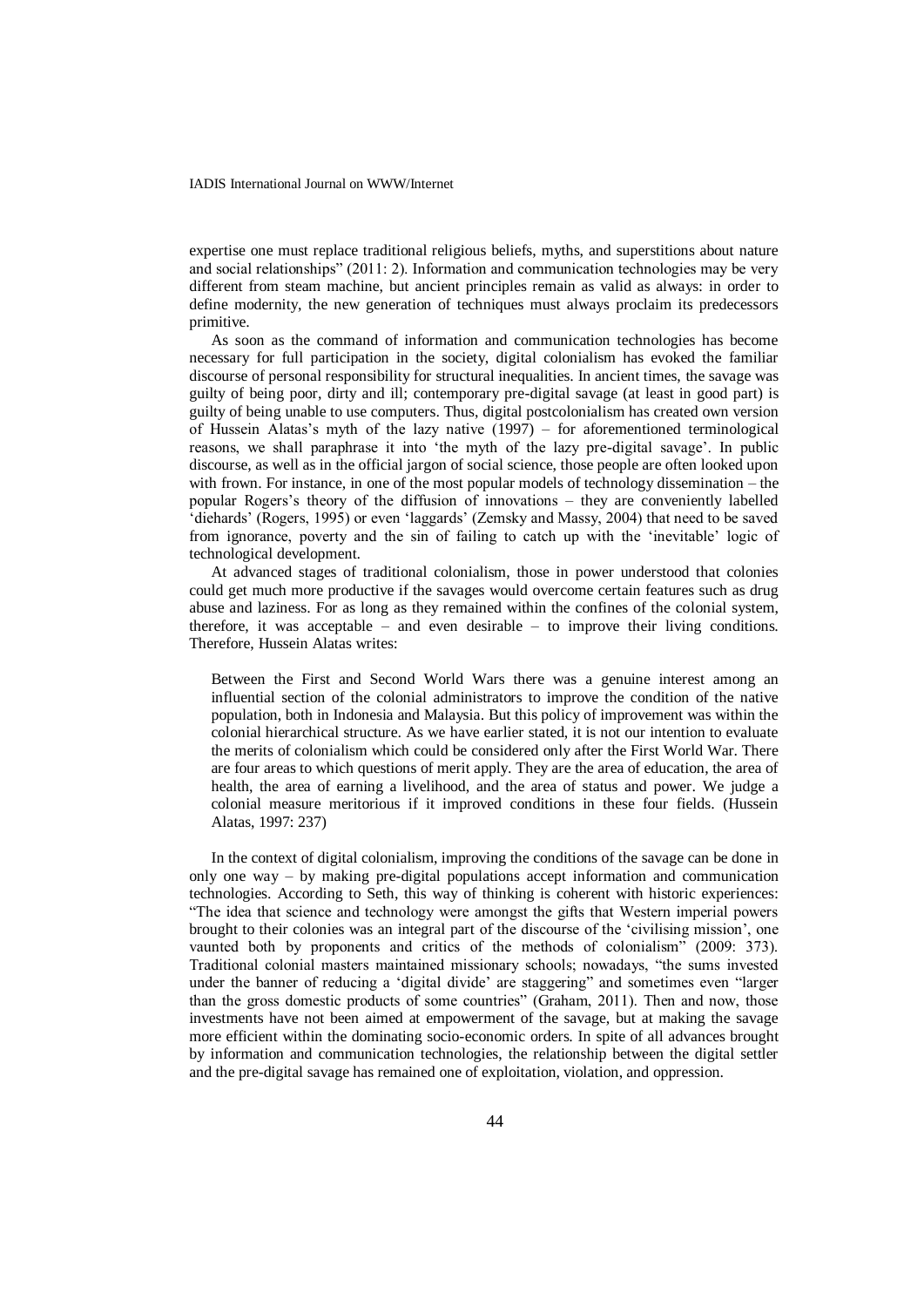### **5. DIGITAL POSTCOLONIALISM**

When first sailors embarked on new lands, their large ships and fair skin impressed the savages. They made peace and traded: knives for food, mirrors for gold, glass pearls for ebony. In the early days of colonization this exchange was conducted on more or less equal grounds, because the sailors were still mere visitors – received and treated just like any other foreigners. Soon after, however, the sailors had been followed by the settlers, and it became clear that the white man was here to stay. The settlers brought their ways of living, working and organizing daily affairs, and the traditional ways of functioning slowly but surely became out of date. The settler economy was blooming, and vast open pastures that once belonged to savages gave way to organized plantations, mines and manufacture. Naturally, the savage did not let go easily – however, the logic of techno-social development has inevitably pushed once free hunters, gatherers, shamans and many other occupations into one or another form of slavery. Centuries later, the most stubborn savages have exiled into reservation sites, where they still trade their 'original way of life' for a modest living in the modern society.

When first people embarked into the digital worlds, chess-playing machines and immersive worlds of virtual reality impressed the pre-digital savages. They lived in peace and traded: algorithms for scholarships, network protocols for PhDs, computer programs for wages. In the early days of digital technologies this exchange was conducted on more or less equal grounds, because computers were still just tools – handled and developed just like any other machinery. Soon after, however, more people settled into the digital worlds. Digital technologies entered homes, offices and factories, and the traditional ways of functioning slowly but surely became out of date. The settler economy was blooming, and vast open pastures that once belonged to pre-digital savages had been narrowed down to sporadic niche jobs and hobbies. Naturally, the savage did not

let go easily – however, the logic of techno-social development has inevitably transformed professors, tradespeople, artists and many other occupations into operators of various digital machines, and posthuman cyborgs (Haraway, 1991). Decades later, the most stubborn savages have exiled into the small niche of manual occupations, where they still trade their 'pre-digital way of life' for a modest living in the modern society.

The dynamics of early settlement is obviously very different from the dynamics of late colonialism and/or postcolonialism. Early settlers plunder using brute weaponry and strong colonial administration; postcolonialism exploits through politics of knowledge, representation and cultural perception of the colonizer and the colonized, human relationships within the colonial nations, and ideology. Therefore, the current dynamics of human settlement into the digital should be placed into an appropriate historical context.

During the past few decades, the digital worlds had been created and conquered. Their founding fathers such as late Steve Jobs are slowly but surely entering history. Recent critiques of Prensky's digital natives and digital immigrants "argue against the reduction of our understanding of these issues to a simplistic binary" (Bayne and Ross, 2011: 169), and develop various posthumanist perspectives. Recent research of the digital divide is oriented towards alternative formulations "which take into account the hybrid, scattered, ordered and individualized nature of cyberspaces" (Graham, 2011). Important social changes such as the development of the global class-in-the-making, the precariat, reflect a multiplicity of tensions between the global North and the global South, the industry and the environment, the digital and the pre-digital (Standing, 2011). Profound global impacts of digital colonialism have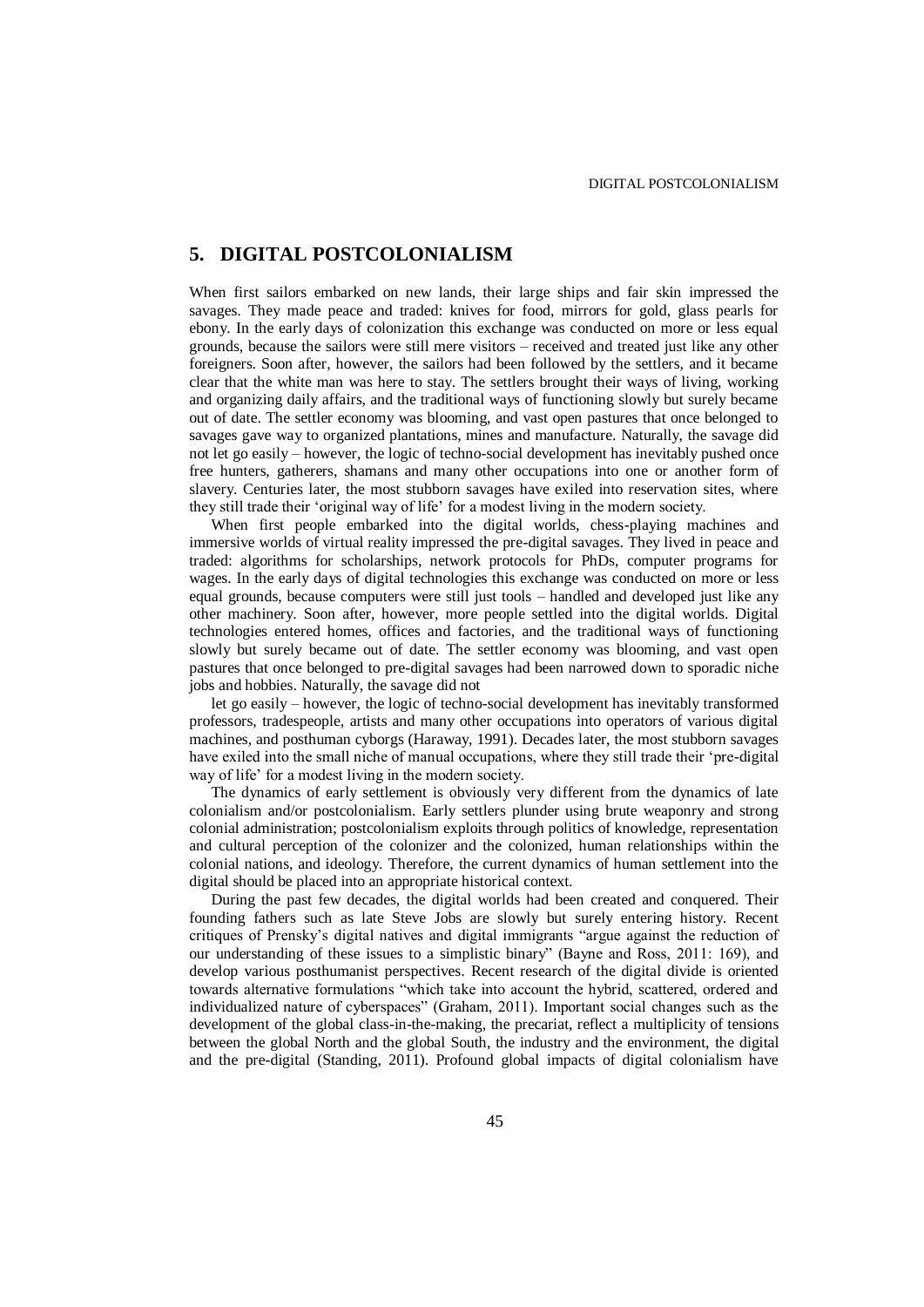reached all the way to worldwide acceptance of evolution from the mass society to the network society (van Dijk, 1999; Castells, 2001), and further into the Anthropocene (Wark, 2015).

Temporal aspects of this evolution are obvious – we are witnessing the period of fastest technological development in human history. However, it is (again) the geographical aspects that are particularly relevant for the current dynamics of settlement into the digital. At the end of 2013, 34.3% of world population was online. This percent vastly varies amongst countries: from 92.9% in the Netherlands, 91.1% in Luxemburg, 83% in Germany and 78,1% in the USA to 1.1% in Ethiopia, 1.2%, in Congo, 1.3% in Niger and Guinea (Internetworldstats, 2014). In order to analyze the current stage of colonization of the Internet, we shall draw a brief comparison with its geographical counterpart. In 2014, the global North has a decent network of roads and railways (Internet infrastructure) as well as legal institutions (data protection laws, international treaties, technical standards). Slavery had recently been abolished (Internet access has transformed from commodity into social category), but the unequal social relationships resulting from colonialism cannot be stronger (the digital divide still strictly follows the poverty line) (van Dijk and Hacker, 2003). In the global North, therefore, digital colonialism has already transformed into early stages of digital postcolonialism.

The global South, however, still anticipates the sweeping wave of digital colonialism. Its Internet infrastructure is yet to be built, its technology-related laws are yet to be adopted, and pre-digital slavery is still the stark reality. Naturally, it is hard to expect that the global South will re-invent digital technologies from the scratch. Instead, it is likely to buy Northern technologies, re-write Northern laws, and adopt Northern social inclusion policies – and it is even more likely to pay for these services by exporting natural goods in various forms from oil and minerals to human labour. Powered by globalization, uneven development is dialectically intertwined with usage, design and production of information and communication technologies (Smith and Harvey, 2008: 147).

For instance, the global North conceptually develops and designs the vast majority of world's most popular operating systems, search engines, social networks, and specialized programs, while the global South does 'dirty work' related to their production and then pays a lot of money to buy expensive usage licenses. This relationship can easily be generalized to all aspects of production and usage of information and communication technologies (Jandrić and Boras, 2012). Da Costa Marques shows that this kind of uneven development is fundamentally colonial, as

the epistemological assumptions around notions of stable borders and discovery are associated with the idea of the 'primacy of the origin', which invokes the precedence, priority, predominance, preference, prerogative, privilege, right-of-way, seniority, supremacy of the original over the copy, of the model over the imitated (2005: 139).

Using its upper hand in the fields of science and technology, the global North utilizes (its command of) information and communication technologies to maintain its borders and inculcate its 'natural' superiority. In this way, it returns directly to Michel Foucault's concept of power-knowledge (1980), and Barbrook's and Cameron's analysis of digital technology as ideology (1996).

Few centuries ago, colonists set out to 'civilise' the savage by introducing Christian missionary schools that taught basic skills such as reading, writing and calculus – all soaked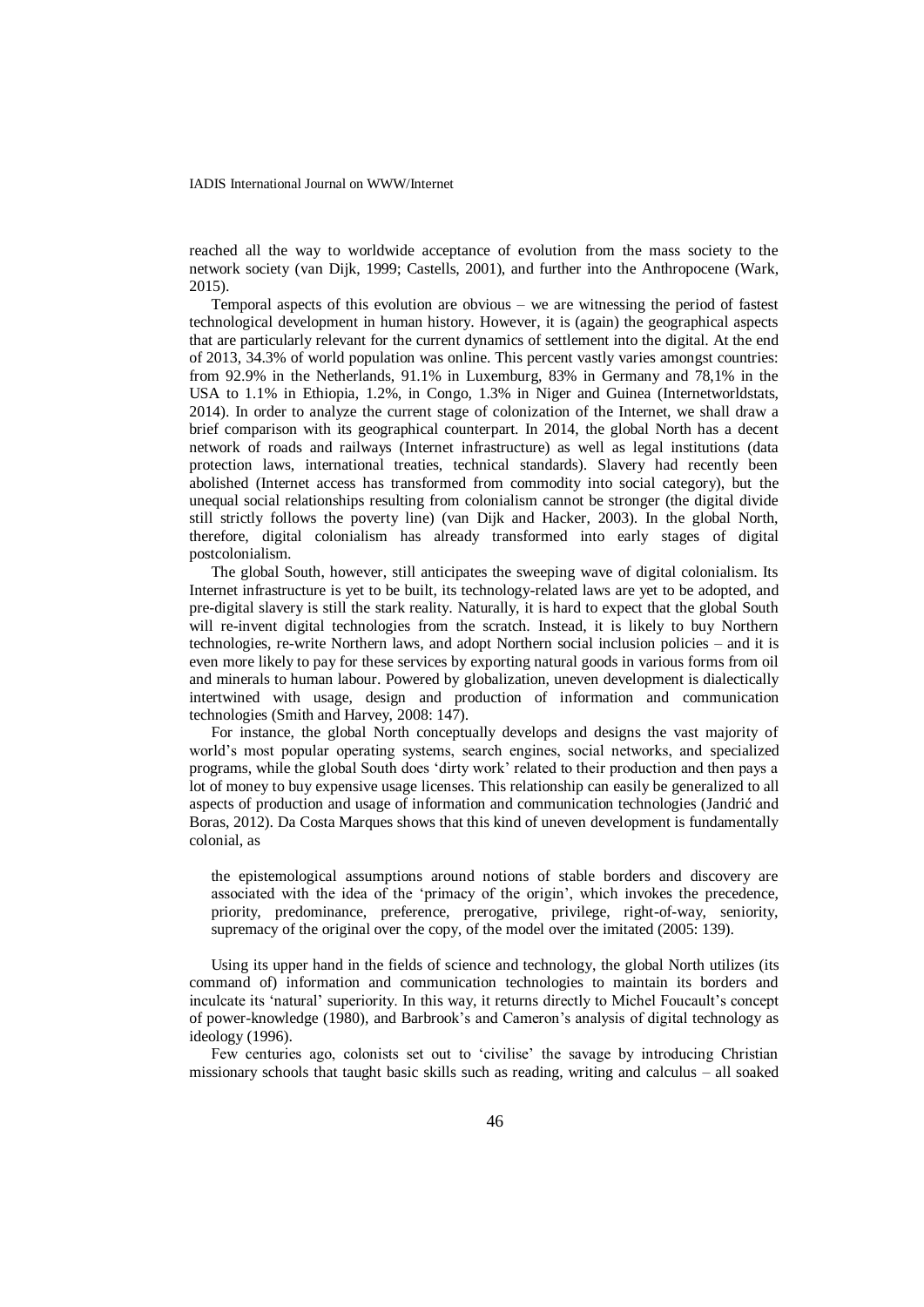up in the Holy Scriptures. Missionaries and teachers (more often than not, embodied in the same person) inculcated knowledge, values, representations, human relationships and ideology of the colonial powers, only occasionally allowing minor cosmetic adjustments such as sculptures and images of the Black Madonna. Their main message was that every government is divine, and that only the meek will inherit the Kingdom of  $God - in this way, the religious$ ideology of Christianity was employed directly into the political and economic service of colonialism. Throughout the twentieth century, diverse theorists from Marcuse (1964) and Heidegger (1981) to Barbrook and Cameron (1996) have repeatedly shown that modern technology has become the new (colonial) ideology. Technological determinism takes essentially the same approach as the Bible – information and communication technologies are humanity's only destiny, and it is only the meek adopters that will inherit the network society.

During early 1970s, Illich and Reimer provided probably the clearest analyses of the links between technology and ideology. (Conveniently, they developed these analyses while working at the typical religious / colonial Catholic University of Puerto Rico.) The first few sentences in Reimer's *School is dead* resonate particularly well with the view of technology as the new colonial ideology.

School has become the universal church of a technological society, incorporating and transmitting its ideology, shaping men's minds to accept this ideology, and conferring social status in proportion to its acceptance. There is no question of man's rejecting technology. The question is only one of adaptation, direction and control. There may not be much time, and the only hope would seem to lie in education -- the true education of free men capable of mastering technology rather than being enslaved by it, or by others in its name... (Reimer, 1971).

Evidence of the colonial nature of information and communication technologies is all around us. For instance, two short sentences in the back panels of popular smartphones – 'Designed by XXX in California. Produced in China' – say conceptually the same thing as our complex analyses. Global IT companies will happily map Nigerian streets for those who can afford their geographic information systems. During the process, Nigerian precariat will spend long hours driving smart cars designed in California and produced in China for a meagre wage and no social security. Powered by information and communication technologies, traditional colonial relationships have gained new wind in their sails. For instance, our Nigerian precarious workers might 'subjectivate' (Foucault, 1980) their 'inferiority' to the Western 'digital masters', and be proud to work in the lowest ranks of a successful global corporation. Their Californian employers might evoke the myth of the lazy pre-digital savage and complain about bad performance of digital immigrant workers. Opportunities for drawing such analogies are numerous, and we are strongly convinced that they might significantly contribute to our understanding of the network society. In this way, digital postcolonialism might graduate from a mere description of the contemporary reality to the powerful tool for inquiry.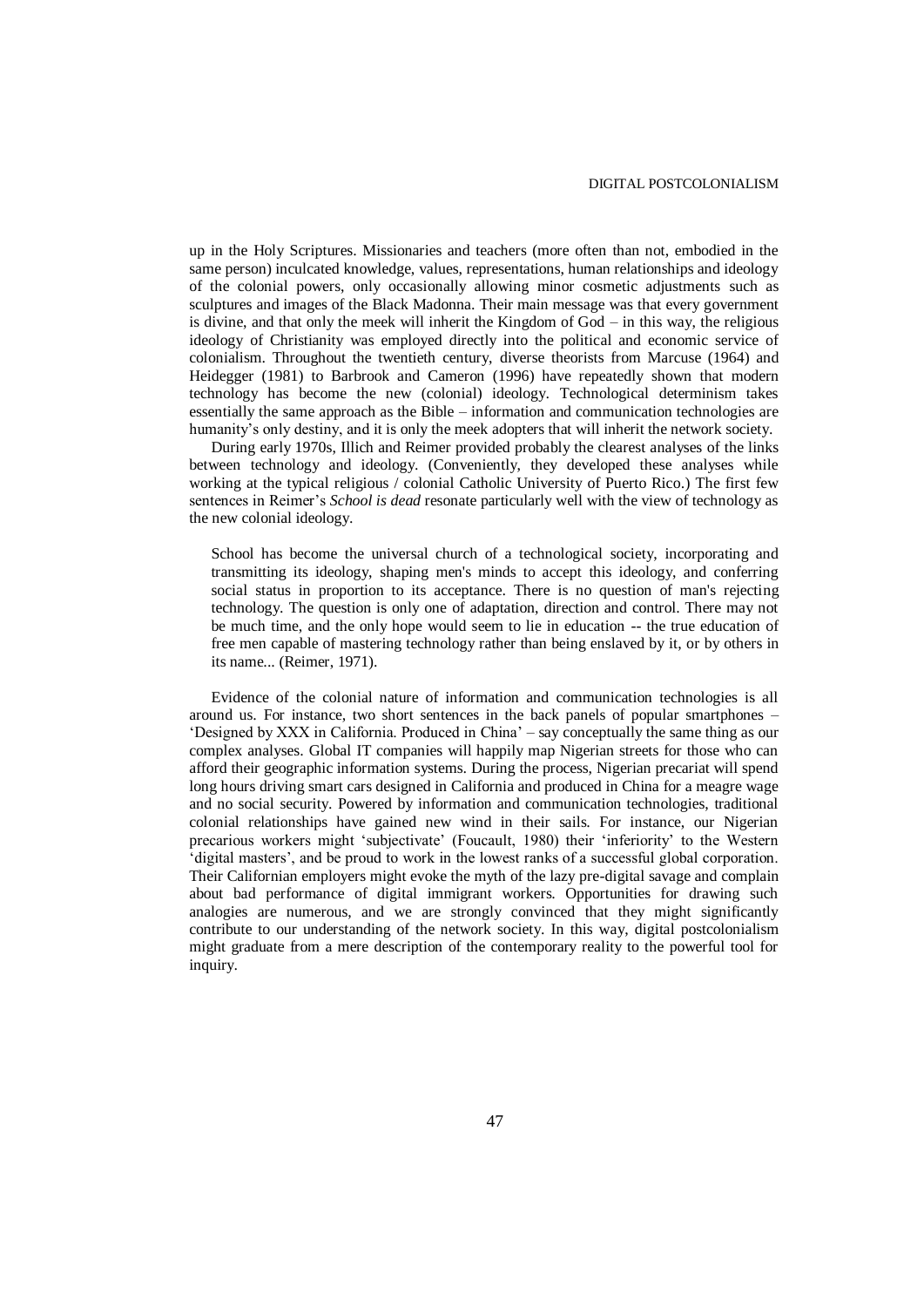### **6. DISCUSSION**

This paper stablishes opportunities for using postcolonial thinking for analyzing the relationships between information and communication technologies and the society. Digital postcolonialism reveals economic and social relationships between the users and the non-users of information and communication technologies, between the global North and the global South, between the rich and the poor, between the oppressor and the oppressed. Once again, missionaries from 'civilized' countries bring 'enlightenment' to the 'savage' – this time, in the form of creating material and educational preconditions for 'informatization'. At the one hand, the return to the familiar terrain of economic, cultural and military domination gives some confidence in accuracy of digital postcolonialism. For instance, its elegant explanation of technological determinism can be interpreted as a powerful confirmation of the developed theories. At the other hand, however, it still remains to be answered whether digital postcolonialism is a mere coincidence – a curious, but unimportant consequence of universality of human nature – or it may have wider impacts. In the worst case scenario, this paper will represent just another description of the current reality. In the best case scenario, it will start a new, exciting research adventure.

Cyberspace was born and raised in fully artificial laboratory conditions. With the advent of participatory web, however, digital colonists have quickly built up own communities, customs and even vernaculars, while research methods such as internet ethnography have quickly gained popularity. Local knowledges and languages are rising in importance, and researching contemporary phenomena on the World Wide Web strongly resembles the phase of epistemic primitive accumulation (Hess, 2011: 429). 'Hard' sciences such as physics and electronics have created the digital worlds of the internet – in turn, our experiences from these worlds have started to question the primacy of 'hard' sciences. This inversion is an essential feature of postcolonial science and technology studies, and might be used as another argument in favor of developing the theory of digital postcolonialism. However, the developed perspective is burdened with profound methodological challenges. Digital postcolonialism is based on the idea of human expansion into new digital territories. While our analyses introduce some theoretical opportunity for geographical thinking in cyberspace, such expansion is clearly metaphoric. Therefore, theoretical opportunities for digital postcolonialism are deeply rooted in fundamental, unanswered questions about the nature of relationships between the analog and the digital.

Last but not least, the rise of the network society cannot be further from the smooth curve of technology development envisioned by technological determinists – instead, it is a battlefield of various world-views, cultures, interests and social forces. Certainly, we could try and align digital postcolonialism with traditional anthropological approaches. Moving towards postmodernism, we might also follow Said and examine the impacts of digital postcolonialism through the lens of Foucault's discourse. Also, posthuman approaches – and Wark's theory of the Anthropocene in particular (2015) – pave the way for future inquiry. Based on such diversity, there will be a lot of water under the bridge before digital postcolonialism manages to develop a theory that would situate its 'history of the present' (ibid: 644) in the context of past and future.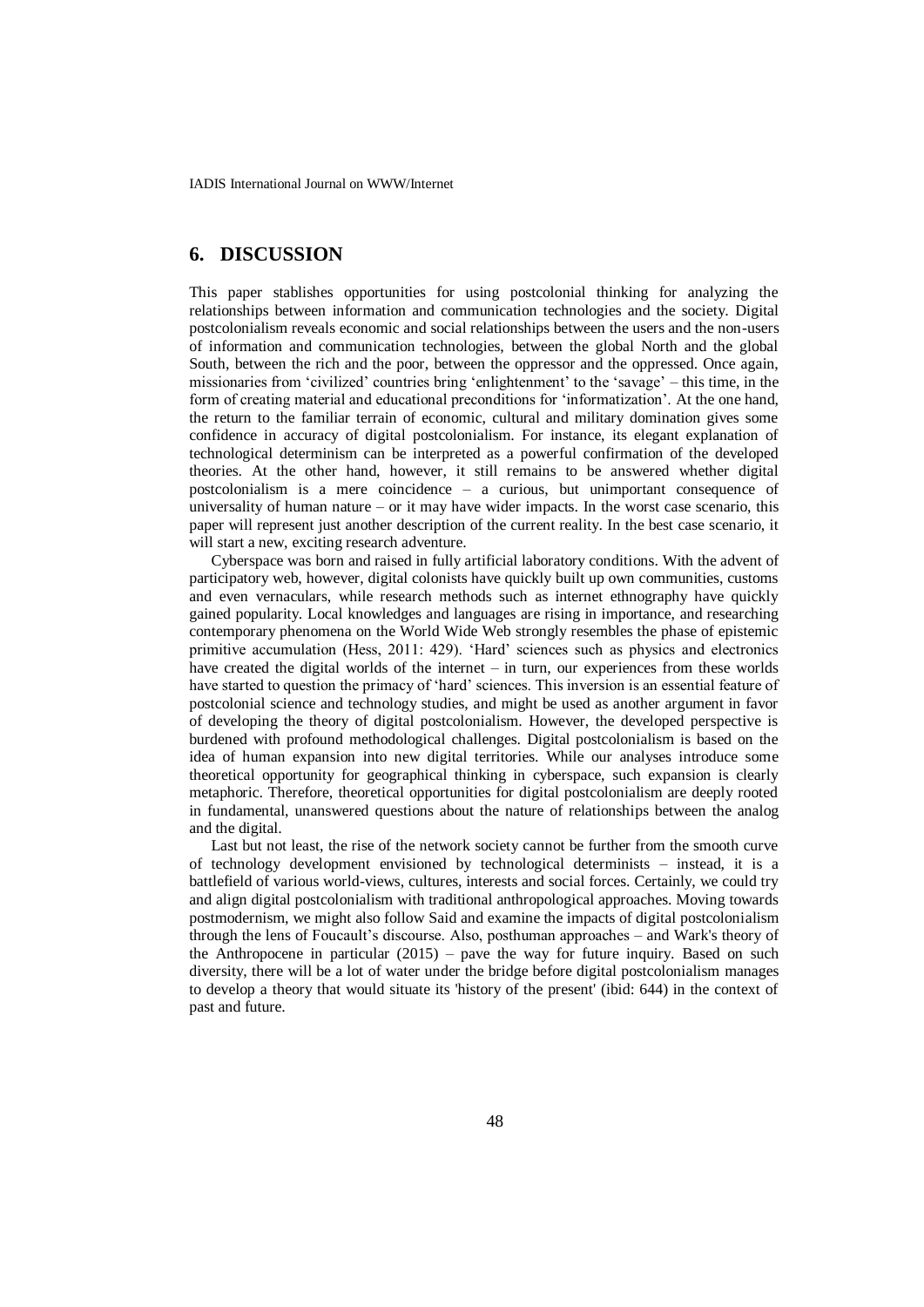## **7. CONCLUSION**

Faced with numerous opportunities offered by information and communication technologies we dream, hope, fear and anticipate. Sometimes, such as in the embarrassing case of the Millennium Bug, we develop unjustified collective fears. Other times, such as in the unfulfilled vision of the paperless office, we expect too much from technologies. Some people try and replace real-life relationships with online social networking, while 'cyborgs' go as far as replacing physical parts of their bodies. To each their own – our expectations often say more about us than they say about our technologies. However, it cannot be denied that we live in exciting times. Immersed in the spirit of the moment, it is often hard to see wood from trees. In order to achieve a balanced view of our present relationships with information and communication technologies, therefore, they need to be placed in relation with the past and the future.

Digital postcolonialism is an attempt to create a historical framework for our understanding of human relationships to information and communication technologies. It starts from the deep human need to migrate from one space to another, and ends in the vast open fields of postmodernism and posthumanism. Developed in the research framework of postcolonial science and technology studies, digital colonialism might absorb wide bodies of research in various fields including but not limited to technologies, postcolonial studies, posthumanism, philosophy, education, economy and arts. Therefore, it could contribute to diverse debates from global trade to citizenship. However, it should be remembered that the material base of digital postcolonialism is much more elusive than the material base of geographical migration. After all, digital postcolonialism is merely another lens for viewing our reality, and it is only with great caution that it might be transformed into a research methodology. At the current state of development, digital postcolonialism is just another attempt in the ancient quest for historicization of our lived experiences – and the one in serious need of deeper evaluation.

#### **ACKNOWLEDGEMENT**

We extend our special thanks to Sarah Hayes of Aston University Birmingham for her valuable inputs and contributions to this article.

### **REFERENCES**

- Abraham, I. 2006. The Contradictory Spaces of Postcolonial Techno-Science. *Economic and Political Weekly* 41(3), pp. 210-217.
- Anderson, W. 2002. Postcolonial Technoscience. *Social Studies of Science* 32(5/6), pp. 643-658.
- Aouragh, M. and Alexander, A. 2011. The Egyptian Experience: Sense and Nonsense of the Internet Revolution. *International Journal of Communication* 5, pp. 1344-1358.
- Assange J., Appelbaum J., Müller-Maguhn A., and Zimmermann, J. 2012. *Cypherpunks: Freedom and the Future of the Internet*. New York: OR Books.

Barbrook, R. & Cameron, A. 1996. The Californian Ideology. *Science as Culture*, 6(1), pp. 44-72.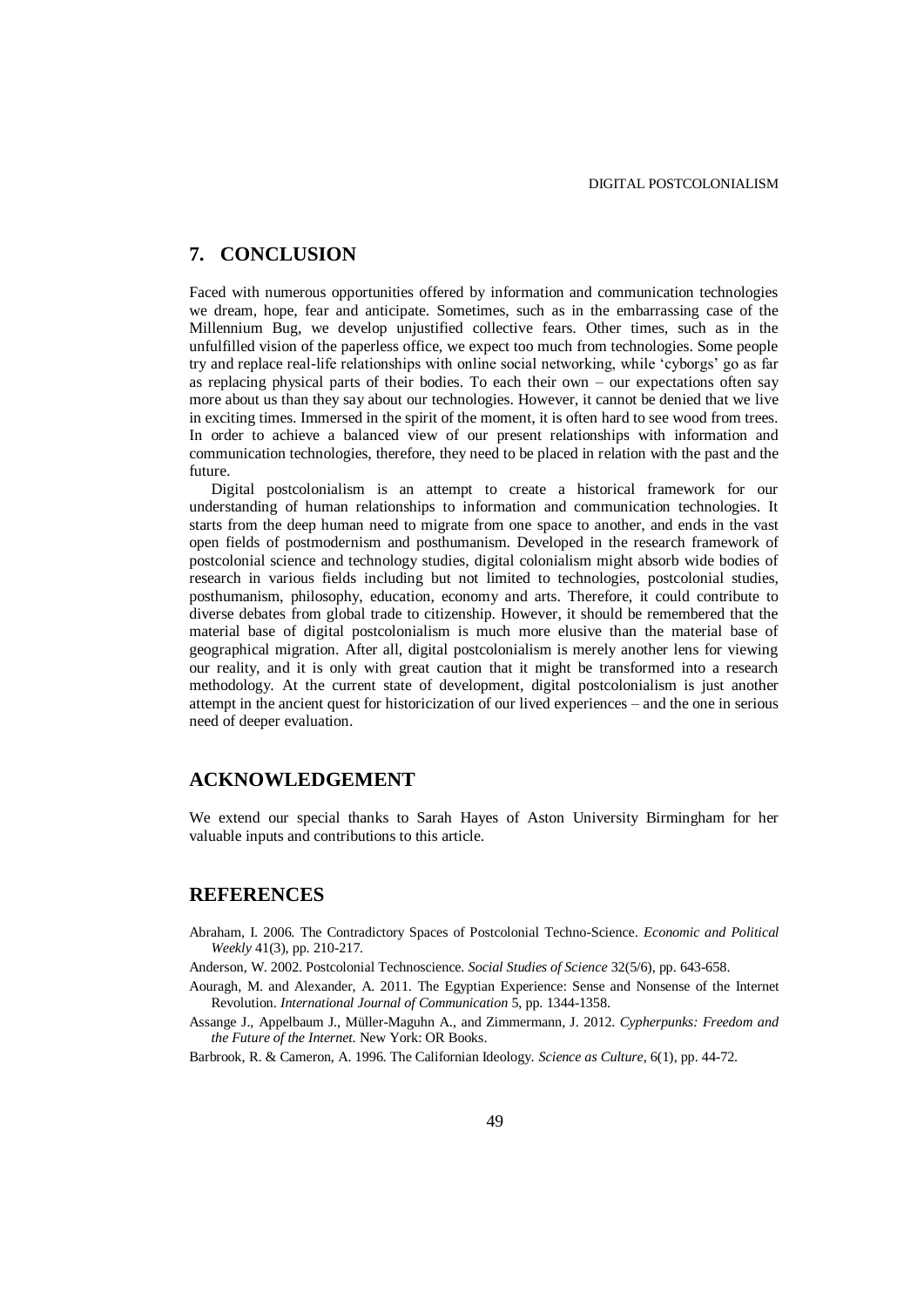- Bayne, S. and Ross, J. 2011. 'Digital native' and 'digital immigrant' discourses: a critique. In: Land R and Bayne S (Eds.), *Digital Difference: Perspectives on Online Learning*. London: Sense Publishers, pp.159–169.
- Borges, J.L. 1975. *A Universal History of Infamy*. London: Penguin.
- Carrol, L. 1996[1893]. Sylvie and Bruno Concluded. Project Gutenberg. Available at: http://www.gutenberg.org/files/620/620-h/620-h.htm (accessed 10 March 2014).
- Castells, M. 2001. *The Internet galaxy: reflections on the Internet, business, and society*. Oxford: Oxford University Press.
- Crampton, J. W. and Krygier, J. 2006. An Introduction to Critical Cartography. *ACME: An International E-Journal for Critical Geographies* 4 (1), pp. 11-33.
- Da Costa Marques, I. 2005. Cloning computers: From rights of possession to rights of creation. *Science as Culture* 14(2), pp. 139-160.
- Encyclopædia Britannica. 2014. Environmental determinism. Available at: http://www.britannica.com/EBchecked/topic/189178/environmental-determinism (accessed 10 March 2014).
- Fanon, F. 2001. *The wretched of the Earth*. London: Penguin.
- Feenberg, A. 2002. *Transforming Technology: A Critical Theory Revisited*. New York: Oxford University Press.
- Foucault, M. 1980. Truth and Power. In: C. Gordon (Ed.), *Power/Knowledge: Selected Interviews and Essays, 1972-1977*. New York: Pantheon Books Inc, pp.109-134.
- Graham, M. 2011. Time machines and virtual portals: the spatialities of the digital divide. *Progress in development studies* 11(3), pp. 211-227.
- Haraway, D. 1991. *Simians, Cyborgs, and Women: The Reinvention of Nature.* New York: Routledge.
- Harding, S. 2008. *Sciences from Below: Feminisms, Postcolonialities, and Modernities*. Durham and London: Duke University Press.
- Harding, S. 2011. (Ed.). *The Postcolonial Science and Technology Studies Reader*. Durham and London: Duke University Press.
- Hardt, M. and Negri, A. 2001. *Empire*. Harvard: Harvard University Press.
- Harvey, D. 1973. *Explanation in Geography*. London, Edward Arnold Publishers Ltd.
- Hayles, N. K. 2006. Unfinished work from cyborg to cognisphere. *Theory, Culture & Society*, *23*(7-8), pp. 159-166.
- Haywood, T. 1998. Global Networks and the Myth of Equality: Trickle Down or Trickle Away? In: BD Loader (ed) *Cyberspace Divide: Equality, Agency and Policy in the Information Society*. London: Routledge, pp.19-35.
- Heidegger, M. 1981. "Only a God Can Save Us": The Spiegel Interview. In: T Sheehan (Ed.), *Heidegger: The Man and the Thinker*. Chicago: Precedent Press, pp.45-67.
- Hess, D. J., 2011. Science in an Era of Globalization: Alternative Pathways. In Harding, S., 2011. (Ed). *The Postcolonial*
- *Science and Technology Studies Reader*. Duke University Press, Durham and London, pp.419-439.
- Hussein Alatas, S. 1997. *The Myth of the Lazy Native: A Study of the Image of the Malays, Filipinos and Javanese from the 16th to the 20th Century and Its Function in the Ideology of Colonial Capitalism*. London: Frank Cass.
- Illich, I. 1973. *Tools for Conviviality*. London: Marion Boyars Publishers Ltd.
- Internetworldstats. 2014. World Internet Users and Population Stats. Available at: http://www.Internetworldstats.com/ (accessed 10 March 2014).
- Jandrić, P. and Boras, D. 2012. *Critical e-learning: Struggle for Power and Meaning in the Network Society*. Zagreb: FF Press and The Polytechnic of Zagreb.